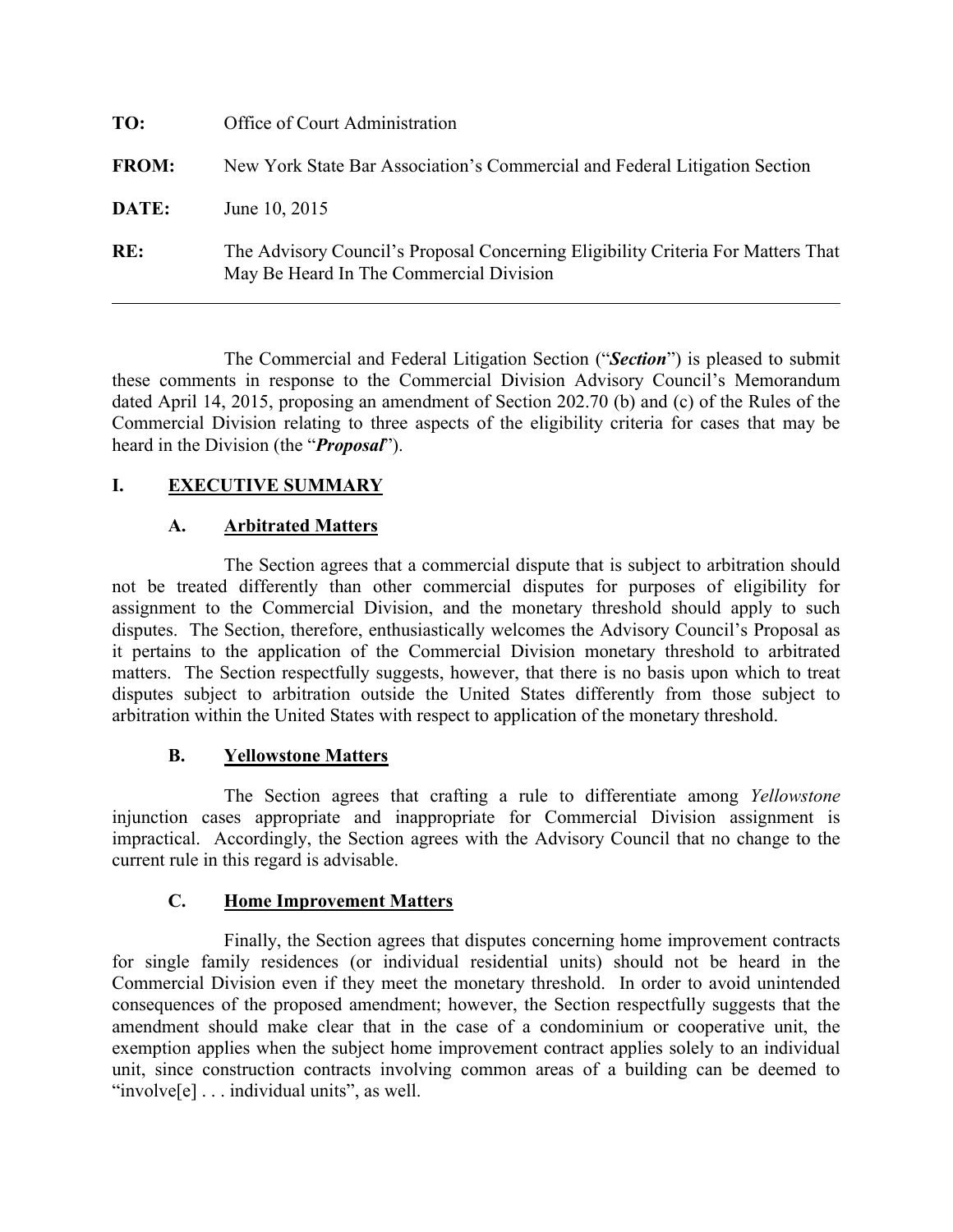### **II. SUMMARY OF PROPOSAL**

## **A. Arbitrated Matters**

As set forth in the Proposal, in the Taskforce Report of Chief Judge Jonathan Lippman's Task Force on Commercial Litigation in the  $21<sup>st</sup>$  Century it was recommended that the Commercial Division Advisory Council "remov[e] . . . the exemption to the monetary threshold for actions involving arbitration -- these matters should be subject to the same monetary threshold as are all other non-exempt categories." The Taskforce Report also noted that the Commercial Division policies should encourage New York as a venue for international arbitrations because "New York's economy benefits from the business that hosting international arbitrations can provide." (Taskforce Report at 29). Accordingly, the Taskforce recommended that specific justices be designated with lead responsibility for such matter. The Taskforce also recommended that the Advisory Council "periodically examine the categories of cases eligible for the Commercial Division." The Advisory Council, recognizing the demands placed on the Commercial Division, has recommended that the exemption from the monetary threshold applicable to arbitrations be eliminated, but only with respect to proceedings involving arbitrations held in the United States. Pursuant to the Proposal, therefore, the monetary threshold will apply to arbitrations conducted in the United States, but not to matters involving arbitrations conducted abroad.

### **B.** *Yellowstone* **Injunction Matters**

The Proposal recommends that no change be made to the rules which permit matters involving *Yellowstone* injunctions to be assigned to the Commercial Division.

#### **C. Home Improvement Contract Matters**

The Proposal recommends that disputes concerning home improvement contracts that involve one to four family dwellings or individual units in a condominium or cooperative building should not be assigned to the Commercial Division; however, disputes involving renovations affecting residential buildings generally (as opposed to individual units) shall be eligible to be heard in the Commercial Division if they satisfy the monetary threshold.

### **III. RESPONSE AND SUGGESTIONS TO FURTHER THE GOALS OF THE PROPOSAL**

### **A. The Section Agrees That Arbitrated Matters Should Be Subject To The Division's Monetary Threshold**

The Section concurs with the Proposal's decision to apply the monetary threshold to arbitrated matters except under limited circumstances. The Section believes, however, that the Advisory Council's proposal is unclear as to whether it is proposing to continue to apply the exemption from the monetary threshold only to those international arbitrations held outside the United States or whether to apply the exemption also to international arbitration matters heard within the United States. The Section supports the policy of encouraging international arbitrations to take place in New York. As a threshold matter, it appears somewhat unlikely that where New York courts are selected as a venue to resolve issues concerning arbitrations held